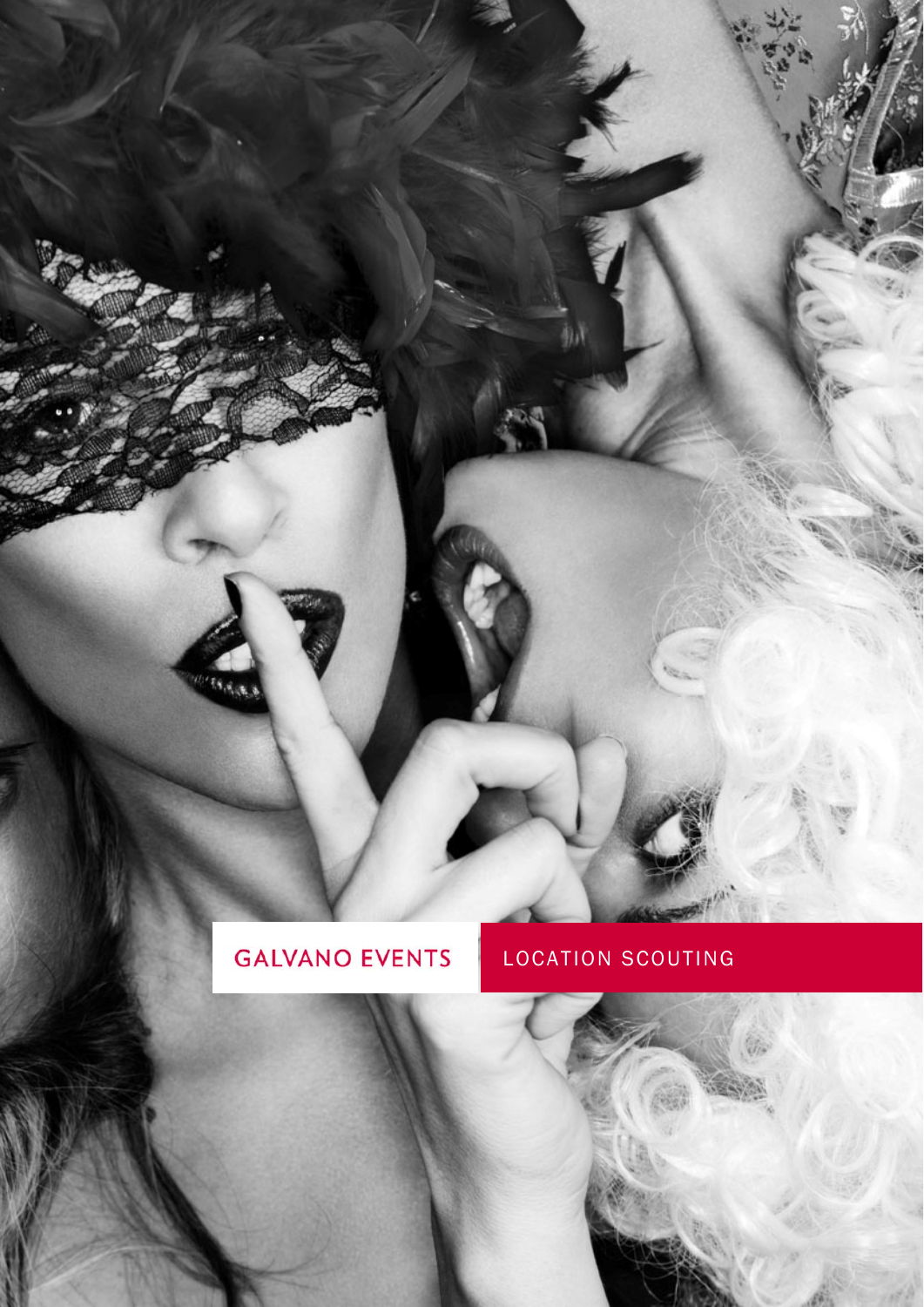Thomas Muster Mustergasse 14 80788 München Deutschland

### LOCATION SCOUTING

Zürich am 05.12.2012

Dear Mr. Muster,

thank you for your request! We are pleased to inform you that we have found the ideal event location for your needs.

Information supplied:

| Category:         | Club & Restaurant                                          |
|-------------------|------------------------------------------------------------|
| Research:         | one result                                                 |
| Customer:         | <b>BMW</b>                                                 |
| Your e-mail       | t.muster@hotmail.com                                       |
| Type of event:    | product presentation                                       |
| Date:             | 21.08.2015                                                 |
| Alternative date: |                                                            |
| Number of guests: | 400                                                        |
| City/Region:      | St. Tropez, France                                         |
| Budget:           |                                                            |
| Special Requests: | exclusive club venue with restaurant, Multimedia Equipment |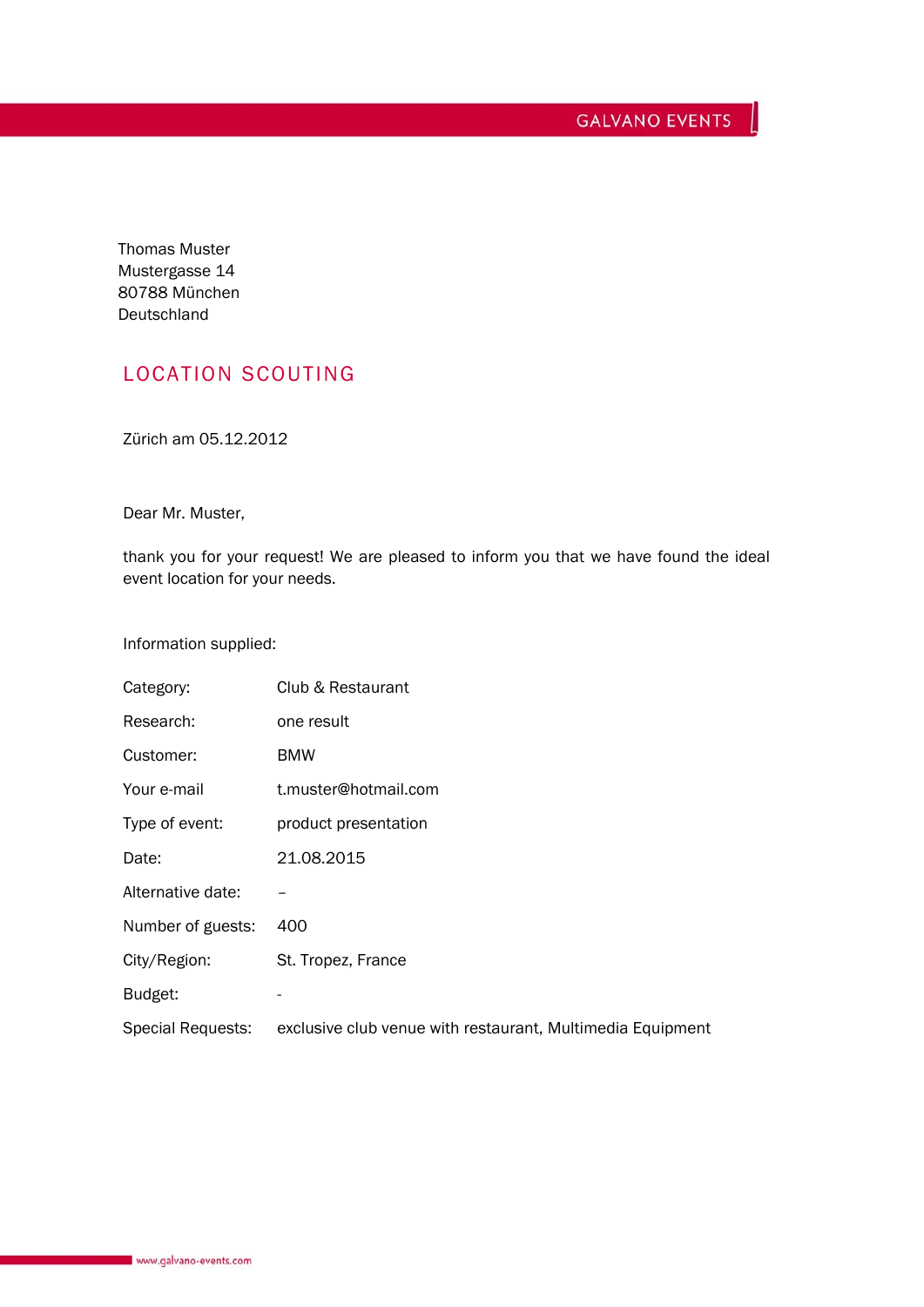#### **GALVANO EVENTS**

### RESEARCH RESULT

#### VIP ROOM ST-TROPEZ

Residence du Nouveau Port 83990 St. Tropez phone: +33 (0)1 58 36 46 00 fax: +33 (0)1 45 62 26 85 www.st-tropez.viproom.fr

The VIP Room St. Tropez is one of Europe's most exclusive supper and dance clubs. True to its name, the VIP Room is the favorite spot for the celeb set, the rich, and the trendy. The two level club interior features deep purples and greens, a contemporary, seductive style that consistently draws in stars like Beyoncé, Jay-Z or Rihanna. The party usually gets started around one o'clock and lasts till the early morning hours. Music is mainly house and techno.



After a long outdoor red carpet entrance, you go trough to club space on the ground floor, with a long bar (12m) facing the room and dance floor. The Club surrounds a circular DJ booth positioned on a rotative dance floor in the center of the room. The many seats and furnitures in a contemporary design are modular.

All along club space walls, VIP ROOM St-Tropez is equipped with more than 45m of led walls. Messages (Logos and texts) can be shown that are continually projected, fixed, or controlled from the technical control room following the sequence of your event.

Overlooking the stage, it's an ideal source of communication right in the center of the VIPROOM St-Tropez. This Wall of 7 plasma screens will also give your event a visual identity. You can show your clip, fixed or animated logo, pictures, photos and any other media you might wish to display.